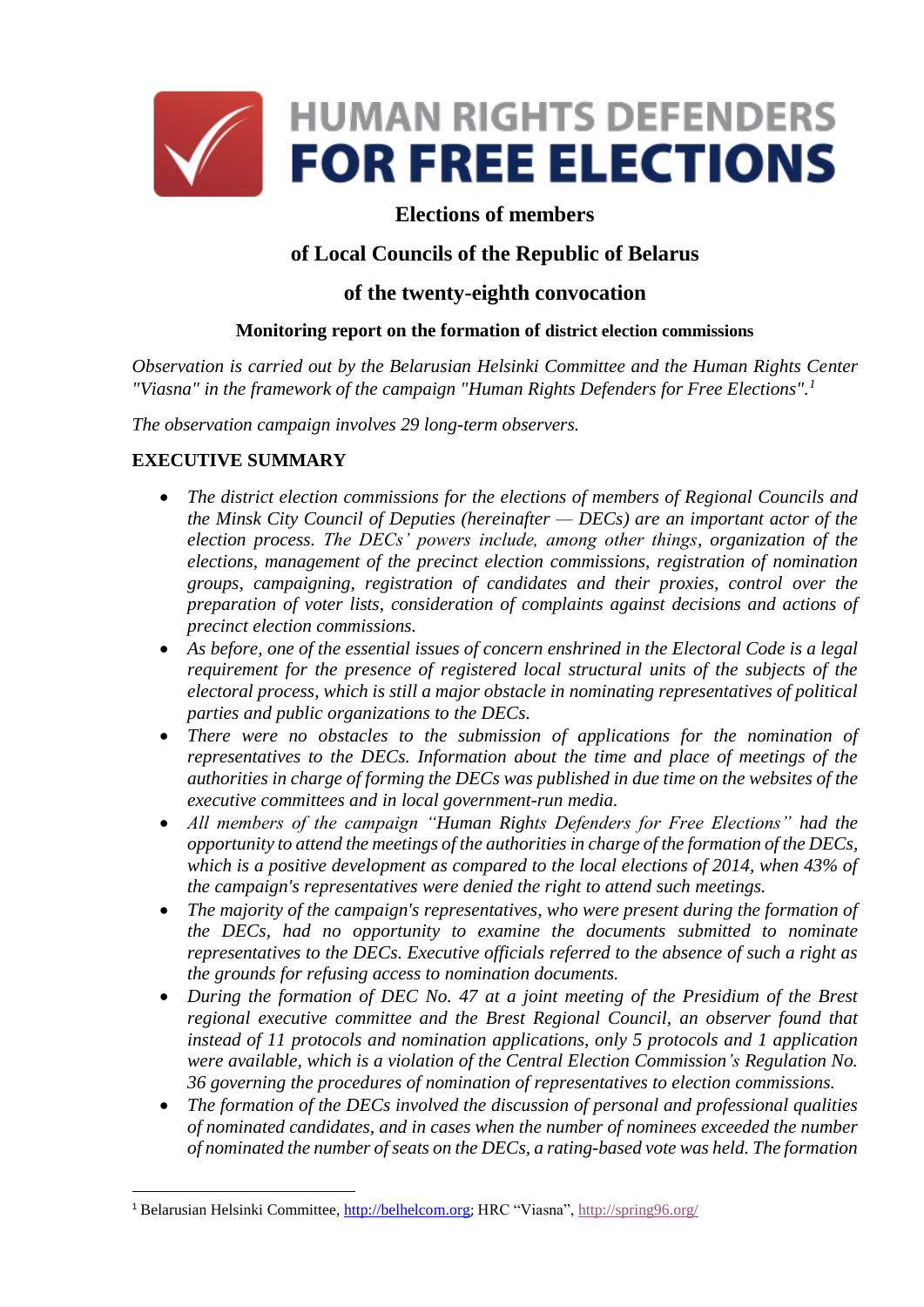*of the DECs by the Viciebsk, Brest and Mahilioŭ regional executive committees involved no discussion of nominated candidates.*

- *Political parties nominated to the DECs 423 applicants, representing 9.5% of the total number of nominated candidates; public associations nominated 2,372 people, or 53.3% of the total amount of nominees; individuals nominated 1,255 persons, or 28.2 % of the total number of nominated candidates. Opposition parties nominated a total of 132 persons, or 31.2% of the total amount nominated by political parties or 3% of the total number of nominees.*
- *The level of representation of opposition parties in the DECs remains extremely low. In particular, of 132 persons nominated by the opposition parties, only 22 people were included in the DECs, or 16.7% of the number of nominated candidates (during the local elections in 2014 — 5.25%). For example: of 291 persons nominated by pro-government political parties, 271 people became DEC members, or 92.5% of the total number of nominees, and of 1,960 persons nominated by the five major pro-government public associations (BRSM, Belaya Rus, Women's Union, the Union of Veterans and Trade Union Federation), 1,871 were selected as commissioners, or 95.5% of their nominees. The total number of representatives of opposition parties on the DECs is 0.53%. During the local elections of 2014, the figure was 0.25%.*
- *Executive officials still demonstrated an obviously discriminatory approach to the opposition parties during the formation of the DECs, which was observed in earlier elections. The main criterion used in the formation of the DECs is previous experience of work in election commissions. It should be noted that the introduction of a requirement to consider the candidates' professional and personal qualities did not contribute to greater political pluralism in the DECs.*
- *The process of formation of the DECs took place in an atmosphere of greater transparency as compared to the previous local elections of 2014, but in general the new practices and the results of the formation of the DECs did not differ from previous election campaigns.*

#### **LEGAL FRAMEWORK**

In accordance with Art. 29 of the Electoral Code, the preparation and conduct of elections of members of local councils is administered by the DECs and the TECs. The latter exercise the powers of the DECs in the districts of Minsk during the elections of members to the Minsk City Council (one commission is created in each district of Minsk). According to Art. 34 of the Code, the DECs and the TECs are formed by the presidiums of Regional Councils and the Minsk City Council, as well as regional and Minsk city executive committees of representatives political parties and other public associations, labor collectives, as well as representatives of citizens nominated to the commission by submitting an application. The DECs shall include 9-13 members and be formed no later than 75 days before Election Day. The procedure for the nomination of representatives to the DECs is governed by Art. 35 of the Electoral Code. The following actors have the right to nominate one representative to the DECs: the governing bodies of regional and Minsk city branches of political parties and other public associations; assemblies of labor collectives at organizations or their local branches (with no less than 10 employees), provided they are located in the territory of the electoral district; a group of voters comprising no less than 10 people residing in the territory of the electoral district or the administrative district in Minsk and eligible to vote. According to Part 6, Art. 34 of the Code, at least one third of the commission members should be representatives of political parties and other public organizations. The commissions may not include judges, prosecutors, heads of local executive and administrative bodies. Civil servants should not constitute more than one third of the commission members. The meetings of authorities in charge of forming the commissions can be attended by representatives of political parties and other public associations, labor collectives and individuals who nominated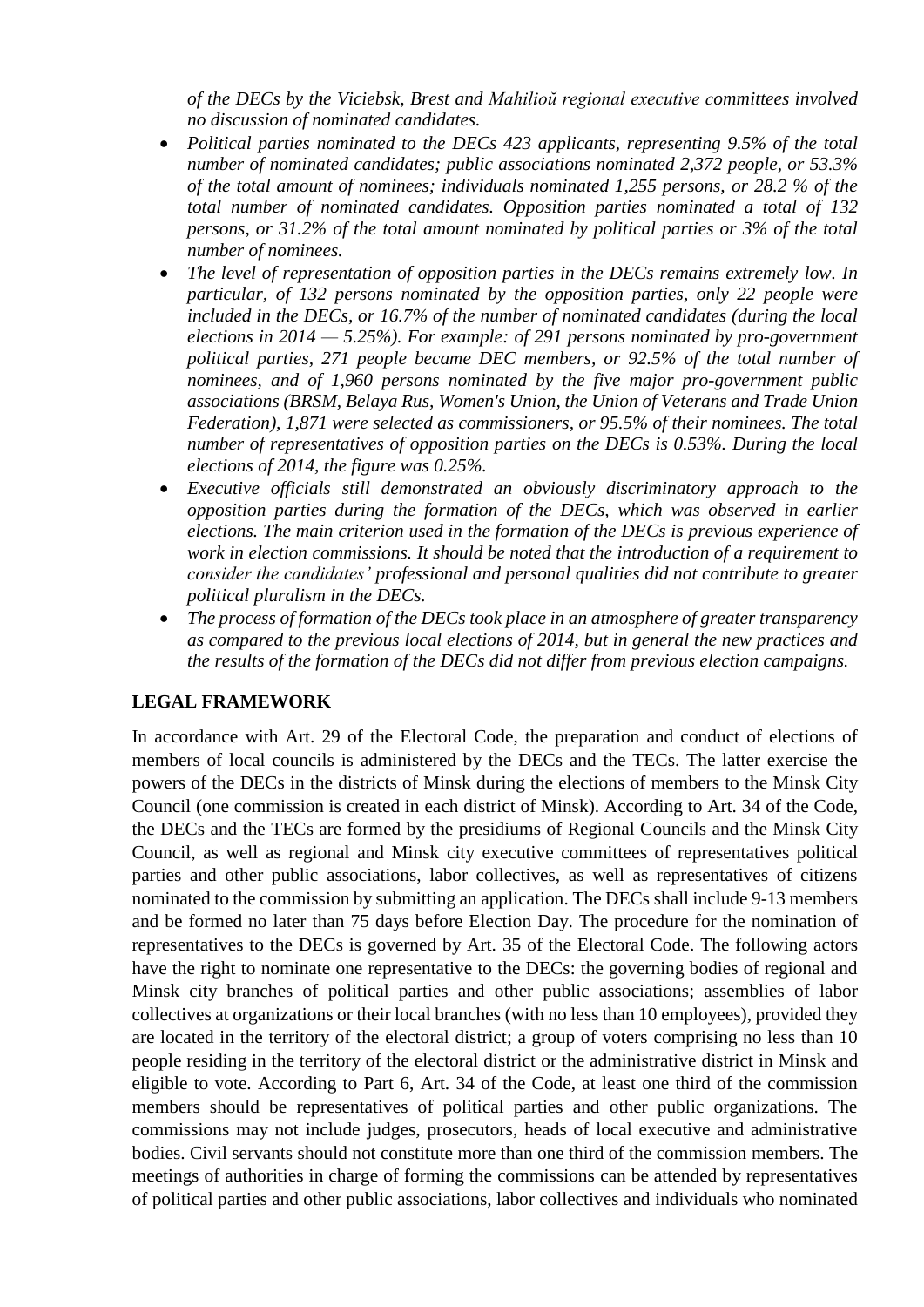their representatives to the commission. The decision on the formation of commissions can be appealed in court within three days from the date of its adoption. The court shall consider the appeal within three days. Its decision is final.

In addition, the formation of the DECs is regulated by a specifically adopted Regulation No. 36 of the Central Commission of 15 November 2017.

Despite the lack of a direct reference in the Electoral Code and the Central Commission's Regulation No. 36 to a possibility of nominating Russian nationals to the election commissions during local elections, this right proceeds from Art. 58 of the Code, according to which citizens of the Russian Federation residing in the territory of the Republic of Belarus have the right to participate in the elections of members of local councils in accordance with an international treaty between the Republic of Belarus and the Russian Federation. This international treaty is the Treaty on the Creation of the Union State, which was ratified by the Republic of Belarus on 24 December 1999.

## **NOMINATION PROCEDURES**

Nomination of representatives to the DECs took place in accordance with the Electoral Schedule<sup>2</sup> and was completed on December 4.

The process of formation of the DECs was held against the background of poor, although greater as compared to the previous local elections, media support for the procedures. The websites of regional and Minsk city executive committees, as well as local media announced the time and place of the meetings, as well as the time and place of submitting the documents. Still, most of the campaign's representatives, who were present during the formation of the DECs, had no opportunity to examine the nomination documents. Executive officials referred to the absence of such a right as the grounds for refusing access to the nomination documents.

The main problem traditionally faced by the opposition political parties when nominating their representatives to the DECs is the absence of local registered branches at the district and city levels. In previous years, many of the branches were dissolved following claims by local departments of justice alleging violations of registration rules (registration in residential premises, in particular). The fact significantly limited the activity of the political parties in nominating their members to the DECs.

The campaign's observers did not encounter any cases of unjustified refusal to accept the nomination documents from the applicants.

According to CEC<sup>3</sup>, 4,452 representatives were nominated to 352 regional DECs and 9 TECs in Minsk. The CEC provides the following data on the nomination of representatives to the DECs:

**.** 

<sup>2</sup> <http://rec.gov.by/sites/default/files/pdf/Elections-MS28-post32.pdf>

<sup>&</sup>lt;sup>3</sup> [http://rec.gov.by/sites/default/files/pdf/Elections-MS28-elect\\_10-11.pdf](http://rec.gov.by/sites/default/files/pdf/Elections-MS28-elect_10-11.pdf)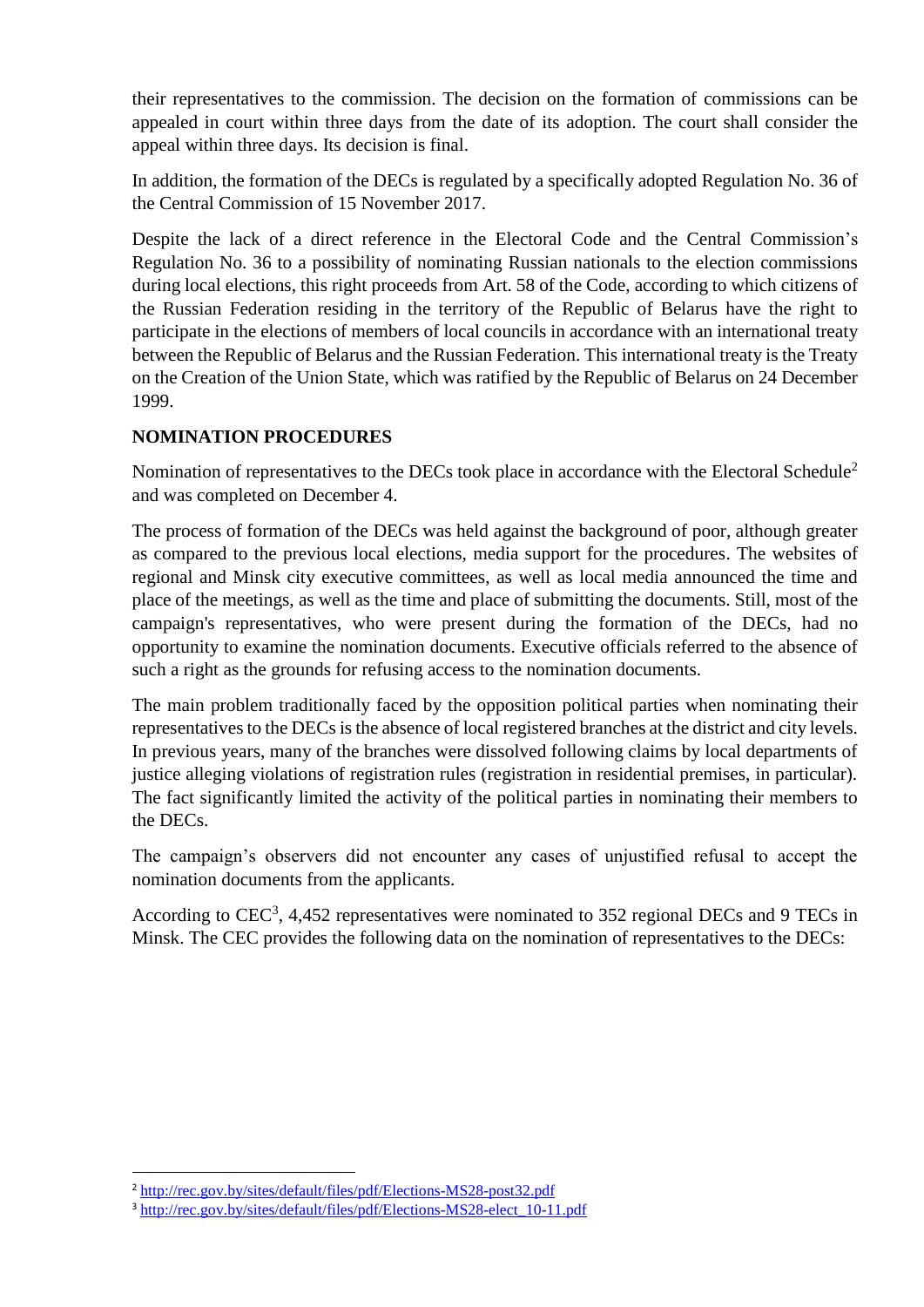

Of the 15 registered political parties, 11 sent their representatives to the DECs, including 4 opposition parties: Belarusian Party of the Left "Just World" (72), United Civil Party (24), BPF (21), and Belarusian Social Democratic party (Hramada) (15). The registered parties nominated to the commissions a total of 423 representatives, or 9.5% of the total number of representatives; opposition parties — 3% of the total number of candidates nominated to the DECs. In total, according to the CEC, 132 representatives were nominated by the four opposition parties, which is 31.2% of the total amount of nominees from the parties.

There were no major changes in the composition of nominees as compared to the previous local elections. The activity of parties in nominating their representatives to the commissions is still extremely low.



Representatives of public associations and trade unions constitute more than a third of candidates nominated to the DECs. Meanwhile, only 5 organizations — public association "Belaya Rus", Belarusian Republican Youth Union (BRSM), the Federation of Trade Unions of Belarus, the Belarusian Women's Union and the Belarusian Public Association of Veterans — nominated 82.6% of all candidates from public associations and unions.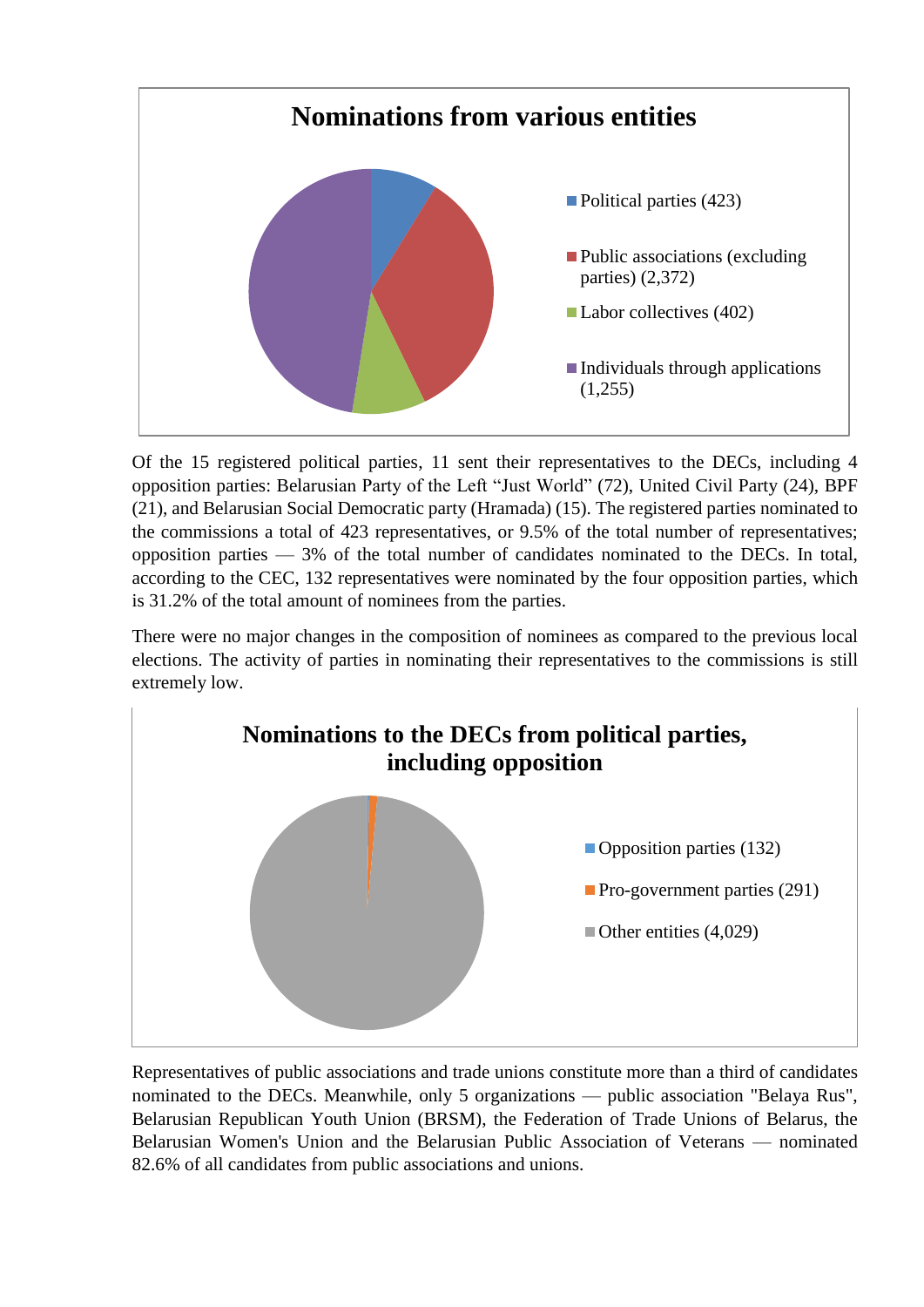## **STRUCTURE OF FORMED COMMISSIONS**

4,104 persons were elected<sup>4</sup> members of 361 DECs, which is  $92.2\%$  of the nominees.



The activity of political parties was low. However, only 293 of the 423 nominees became DEC members. Most of them are members of the pro-government parties. Of 291 candidates from these parties, 271 people won seats on the DECs (92.5% of the total number of nominees). Meanwhile, of the 132 representatives of the four opposition parties nominated to the DECs, only 22 candidates were included in the commissions (0.53% of the total number of DEC members, or 16.7% of the total number of nominated representatives of opposition parties).

The four pro-government NGOs and one union are represented in the DECs by 1,871 persons, which is 95.5% of the total number of their nominees.



2 members of the DECs are citizens of the Russian Federation.

**.** 

<sup>4</sup> [http://rec.gov.by/sites/default/files/pdf/Elections-MS28-elect\\_12-13.pdf](http://rec.gov.by/sites/default/files/pdf/Elections-MS28-elect_12-13.pdf)